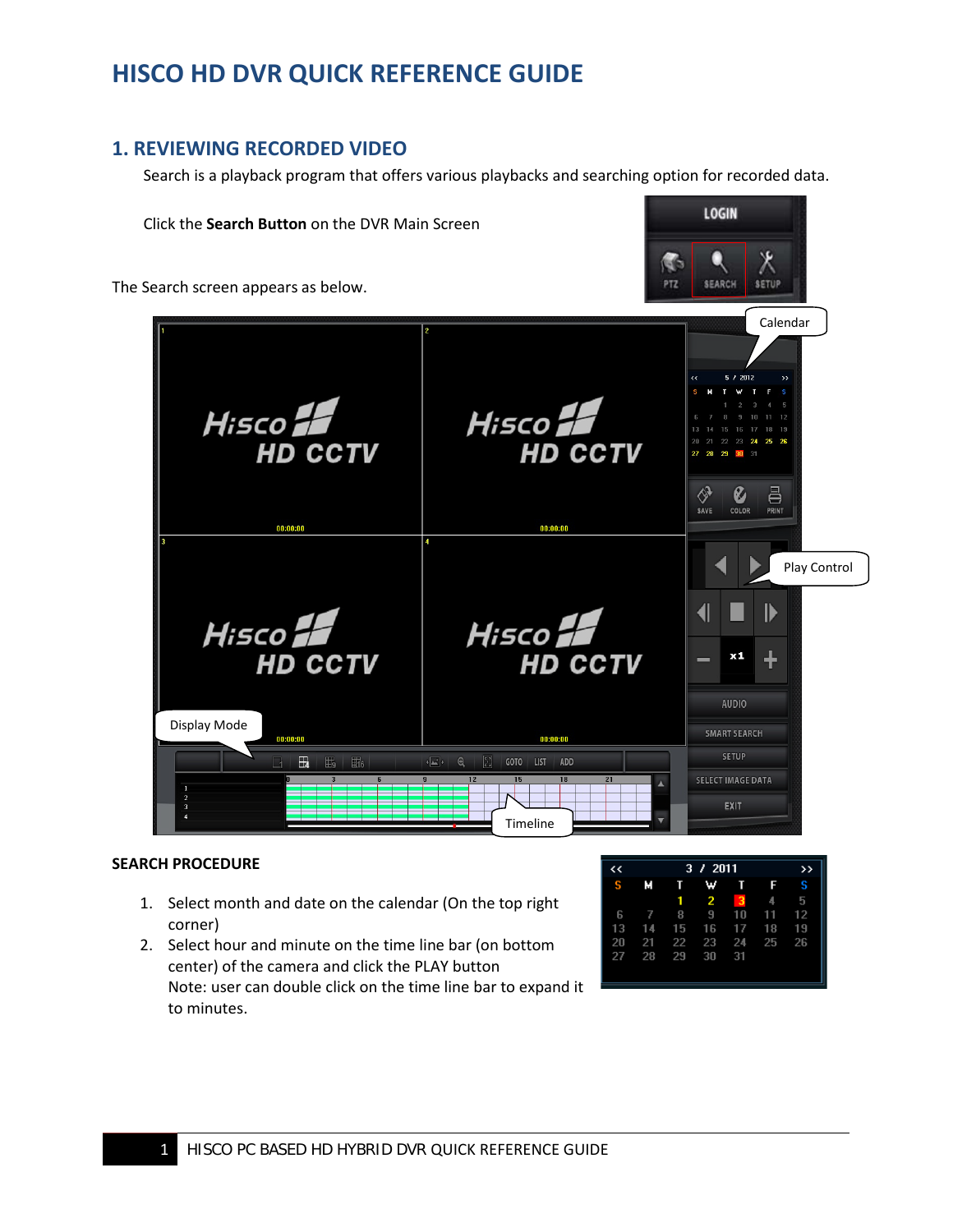## **2. ARCHIVING VIDEO/IMAGES AND CD/DVD BACKUP**

Save function let users save the recorded data as an AVI format file to backup drive or CD/DVD.



### **Saving AVI video clip**

- 1. Click **SAVE** button on the Search main screen and select **AVI**.
- 2. Select Cameras and check Audio Recording if audio is enabled for camera.
- 3. Specify the correct date and time frame
- 4. Choose **Other External Media** to save footage and create new folder inside Back Up folder (Recommend **D:\Back up**).
- 5. Click **Recording** to start saving.

| - Channel-                                               |                                  |                                               |                          |                                  |                                       |                                     |
|----------------------------------------------------------|----------------------------------|-----------------------------------------------|--------------------------|----------------------------------|---------------------------------------|-------------------------------------|
| $\overline{c}$<br>$\mathbf{1}$                           | $\overline{3}$<br>$\overline{4}$ | 5<br>6                                        | $\overline{\phantom{a}}$ | $\bf 8$<br>$\sf{9}$              | 10                                    | 11<br>12                            |
| 13<br>14                                                 | 15<br>16                         | 17<br>18                                      | 19                       | 21<br>20                         | 22                                    | 23<br>24                            |
| 25<br>26                                                 | 27<br>28                         | 29<br>30                                      | 31                       | 32<br>33                         | 34                                    | 35<br>36                            |
| Audio Recording                                          |                                  | Use Caption                                   |                          |                                  |                                       |                                     |
| $-$ Time                                                 |                                  |                                               |                          |                                  |                                       |                                     |
| Start Time                                               | 2012 - Year                      | $7 -$ Month                                   | $11 - Day$               | $\blacktriangleright$ Hour<br>19 | $\overline{\mathbf{v}}$ Minute<br>lo. | $\overline{\bullet}$ Second<br>la.  |
| End Time                                                 | 2012 - Year                      | $\blacktriangleright$ Month<br>$\overline{7}$ | $11 - Day$               | $9 -$ Hour                       | $\blacktriangleright$ Minute<br>5     | $\blacktriangleright$ Second<br>la. |
| C C:\Backup<br>C CD/DVD<br><b>C</b> Other External Media |                                  | Select Folder<br>Select Folder                | D:\Backup                |                                  |                                       | Keyboard                            |
| Backup Status                                            |                                  |                                               |                          |                                  |                                       |                                     |
|                                                          |                                  |                                               |                          |                                  |                                       |                                     |
| Progress Rate                                            |                                  |                                               |                          |                                  |                                       |                                     |
|                                                          |                                  |                                               |                          |                                  |                                       |                                     |
|                                                          |                                  |                                               |                          |                                  |                                       |                                     |
|                                                          |                                  |                                               |                          |                                  |                                       |                                     |

**Note**: User can save footage to CD/DVD or USB flash drive directly

#### **Saving JPEG image**

- 1. Clicking the **JPEG** icon will provide the user to save the images in the form of JPG files.
- 2. Choose the **D: -HDD**
- 3. In the window below choose the **BACK UP** folder
- 4. JPEG image will be name in the format of MonthDateYearTime

| ⊟- N D:<br><b>BackUp</b> | $\boxed{\mathbf{C}}$ $\boxed{\text{[D:]} 76746\text{Mb free} / 76998\text{Mb total}}$ |  |  |
|--------------------------|---------------------------------------------------------------------------------------|--|--|
|                          |                                                                                       |  |  |
|                          |                                                                                       |  |  |
|                          |                                                                                       |  |  |
|                          |                                                                                       |  |  |
|                          |                                                                                       |  |  |
|                          | D:\BackUp\03282011160000.JPG                                                          |  |  |
| Save Image               |                                                                                       |  |  |
| $G$ JPEG                 |                                                                                       |  |  |